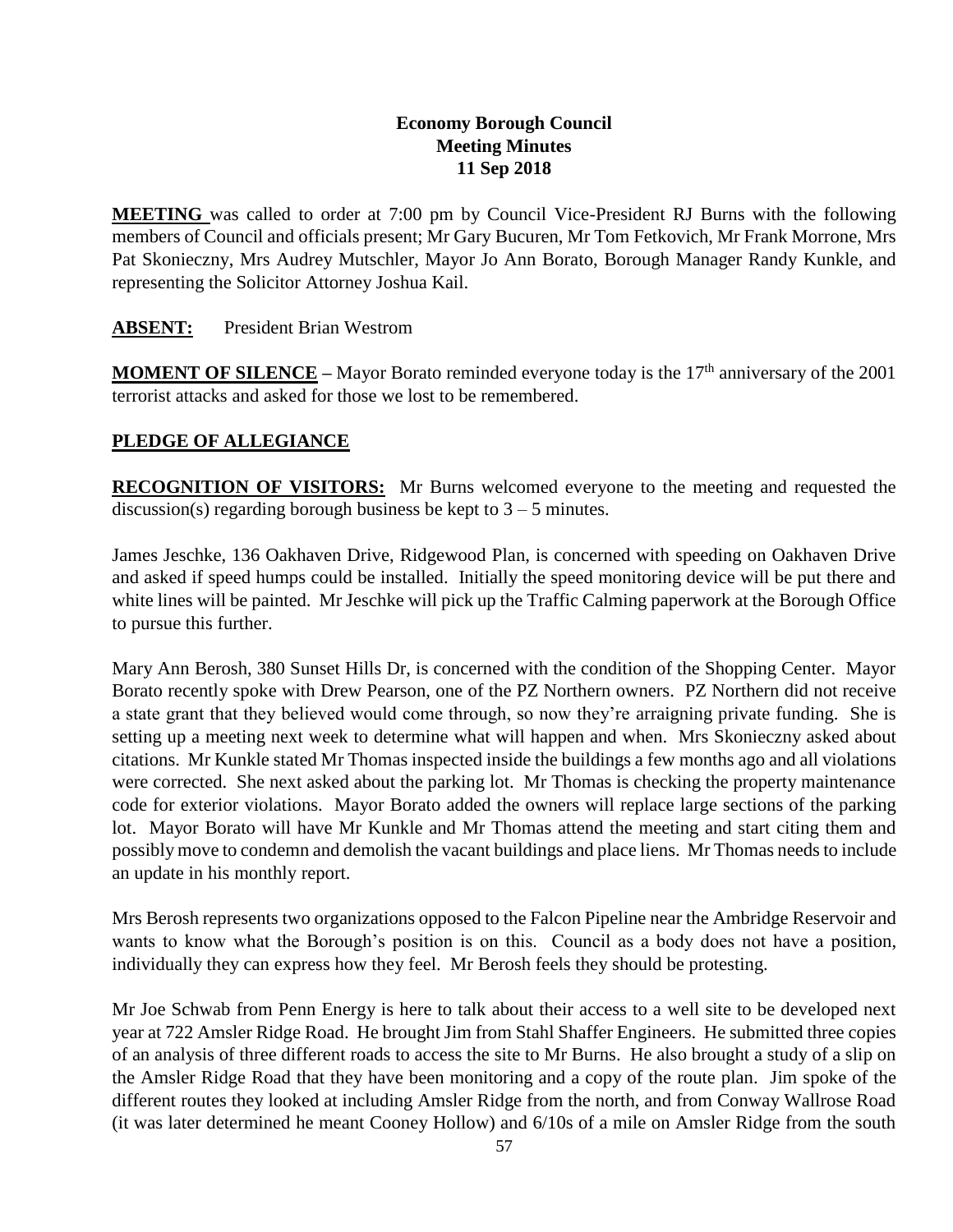(Big Sewickley Creek Road). The first two options were ruled out for several reasons. Concerns for using Amsler Ridge from the south were raised regarding Jake brakes, speed, the width of the road, emergency vehicles, inconvenience to residents, the road can't be closed to all traffic, the blind turn at the Big Sewickley Creek Road intersection, the reinforcement of the slip area, school bus blackouts, guide rails and 3775 large truck deliveries.

Penn Energy will use traffic control where needed and their geotechs will core-bore the road to determine what needs to be done to make the road safe. They wanted to choose a road with the least amount of residential disruption.

Council would like copies of all of the information provided to all members and the mayor, via Mr Shoup. Penn Energy will look at the possibility of building a temporary road from Conway Wallrose and if they use Amsler Ridge they will look at it very carefully.

Minutes: of the August 28<sup>th</sup> 2018 meeting were presented; after review **motion by Mrs Mutschler**, **seconded by Mr Fetkovich to approve the minutes, all voted aye.**

### **Committee Reports:**

**Public Works:** Mr Burns will come back to this momentarily.

**Parks & Recreation:** Mr Fetkovich reported the movie night and fireworks were rained out and the fireworks are pushed back to the upcoming Saturday. He also thanked everyone who is helping to make this happen. Mrs Mutschler questioned the payments made to Zambelli. Mrs Skonieczny questioned the contract and fees for postponing the show. Mr Fetkovich said they knew going in there would be a \$1500 penalty, minus 10% agreed to by Zambelli. Mrs Skonieczny believes paragraph 11-D says we owe them \$5000. Mrs Mutschler confirmed Zambelli was paid in full.

**Public Works:** Mr Burns stated a slip occurred last night on Cooney Hollow Road and Mr Brickner asked if this could be subed-out as he is short on manpower and have a lot of work currently planned. He feels this is an emergency and the first step is to bring in a geotech firm to core-bore down to solid ground. Mr Shoup will try to have a geotech proposal for council's next meeting.

Mr Brickner would like two more employees due to winter coming up. Mr Burns read the August monthly report, which is on file.

Mrs Mutschler suggested the Borough advertise for part-time and/or full time in the Public Works Department. Various methods of advertising were discussed. The last to be mentioned were the sign out front and the website. **Motion by Mr Morrone, seconded by Mr Bucuren, to advertise for full and/or part-time Public Works employees, all voted aye.**

Mrs Mutschler asked if everyone received the letter from Parker. Mr Shoup has a plan that will take a day or two to complete and take all of the surface water and two feet of underground water to drainage on Conway Wallrose Road. Mr Shoup will discuss with the Code Enforcement Officer the owner's downspouts going into the Borough's culvert.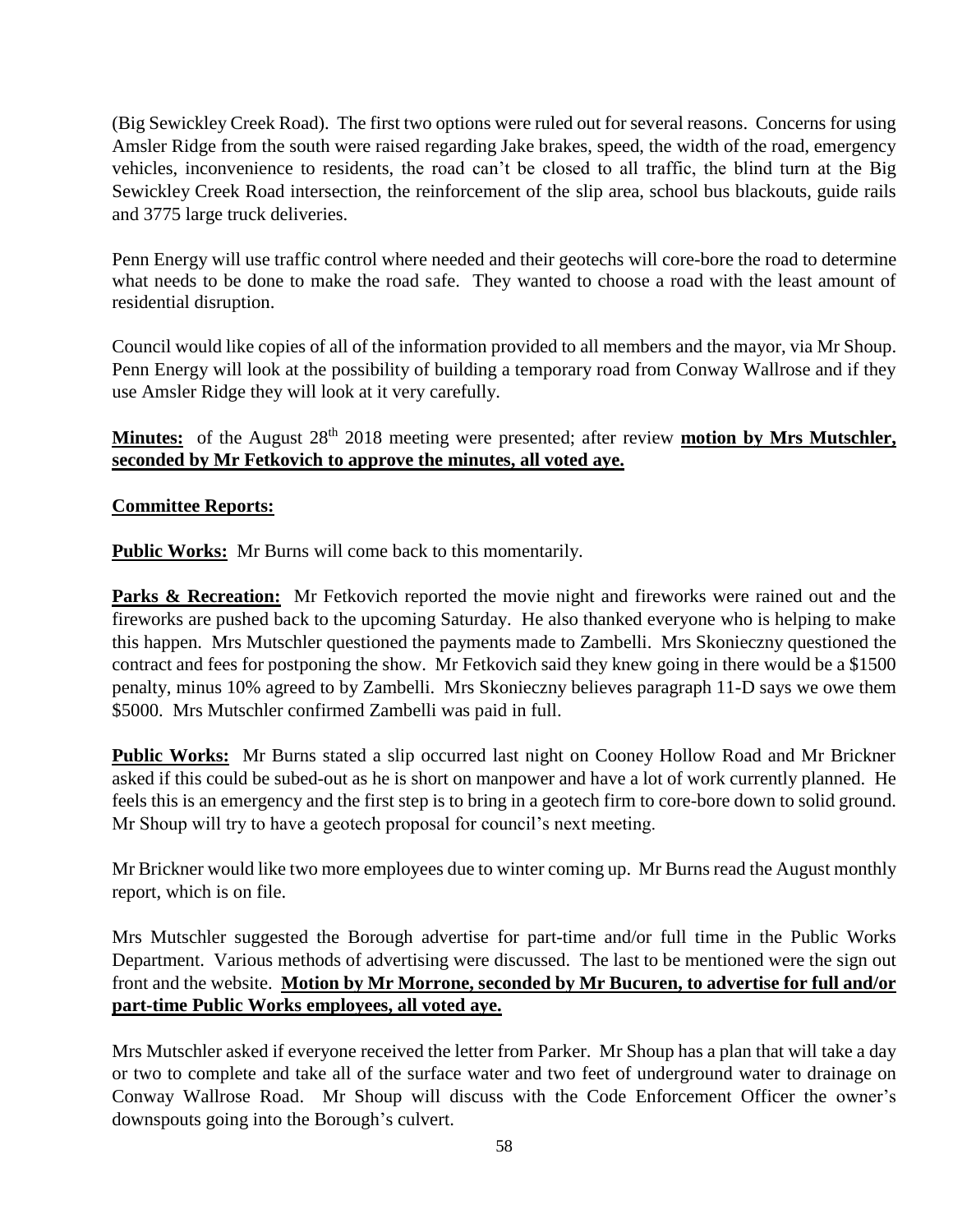### **Ordinance Committee:** No report.

#### **Public Safety Committee:** No report.

#### **Property & Building Committee:** No report.

**Finance:** Mrs Mutschler asked if there are any questions regarding the Treasurer's and Budget reports. Mr Fetkovich noticed we're behind in property tax, Mr Kunkle responded that we will receive more tax money but it declines each month through the rest of the year. These reports will be on file in the Borough Office.

**LOB:** any questions? Mr Burns, number 270.21 the grass cutting we pay for, do we file liens on these properties? Mr Kunkle, yes. Can this property be condemned? Mrs Skonieczny suggests we keep this in mind for Northern Lights. Mr Kail stated the Borough has this authority and it's solely at the discretion of the Code Enforcement Officer. Mr Bucuren asked about the last bill on the list to Wright Automotive, for the damage done to the new truck driven by the Interim Working Foreman. The original estimate was for \$2300 or \$2500 and now there is an additional charge for \$800.22 Mr Kunkle confirmed from the bills that additional work had to be done once they got into the work. Mrs Mutschler mentioned Council approved the purchase of a plow and spreader for the new truck not to exceed \$12,000 but the bill came in at \$12,058; at what point is this an issue. Mr Kail suggests some discretionary spending can be tolerated but if happens again pay the stated amount and then get permission for the rest. Mr Burns questioned the Glat auto detailing bill for over \$3,000; this covers all the police vehicles for next year. Mrs Skonieczny questioned the Vidovich bill for tree cutting for \$2300. Mr Kunkle stated we have Mr Vidovich do this from time to time because our guys won't cut where power lines are involved; this was for 7 trees. Mr Bucuren asked about the health insurance payment for Rich Dunn, who is retired. The Borough will help pay for this until he is 65 per the contract. **Motion by Mrs Mutschler, seconded by Mr Fetkovich to approve the bills that were signed off by the appropriate department head, all voted aye. Mr Bucuren recused himself from the Public Works department bills because his brother works there.**

| 08/16/2018 | 26941 | Vidovich, Dean                    | <b>Tree Cutting Service</b>               | 2,300.00  |
|------------|-------|-----------------------------------|-------------------------------------------|-----------|
| 08/24/2018 | 26942 | M & R Power Equipment Group       | Kubota Zero Turn Tractor Purchase         | 12,723.94 |
| 09/11/2018 | 26943 | <b>ADT Security Services</b>      | <b>Monthly Security Service</b>           | 93.96     |
| 09/11/2018 | 26944 | Aflac                             | Employee ACC Insurance                    | 253.50    |
| 09/11/2018 | 26945 | Amcom Office Systems, Inc.        | Monthly Copier Maintenance/Overage        | 23.27     |
| 09/11/2018 | 26946 | <b>Animal Control Services</b>    | Animal Control Service Fee                | 550.00    |
| 09/11/2018 | 26947 | Approved Toilet Rentals, Inc.     | (3) Standard Units w/Hand Sanitizer-Parks | 247.50    |
| 09/11/2018 | 26948 | <b>Aramark Uniform Service</b>    | Uniform Expenses                          | 229.35    |
| 09/11/2018 | 26949 | Beaver Agway                      | Weed Killer                               | 99.98     |
| 09/11/2018 | 26950 | Beaver Cty Dept of Waste Mgm.t    | Hazardous Material Dumping Fees           | 300.00    |
| 09/11/2018 | 26951 | Beaver Cty Times-4-7248694779     | Legal Ad-Custodian Position               | 306.50    |
| 09/11/2018 | 26952 | Bob Sumerel Tire Co., Inc.        | Tire Repair Service Fee                   | 7.61      |
| 09/11/2018 | 26953 | Building Insp. Underwriters of PA | <b>Building Permit Inspections</b>        | 1,164.00  |
| 09/11/2018 | 26954 | Butler Gas Products Co. Inc.      | Monthly Cylinder Rental                   | 23.03     |
| 09/11/2018 | 26955 | Cintas                            | Misc. Medical Supplies                    | 110.85    |
|            |       |                                   |                                           |           |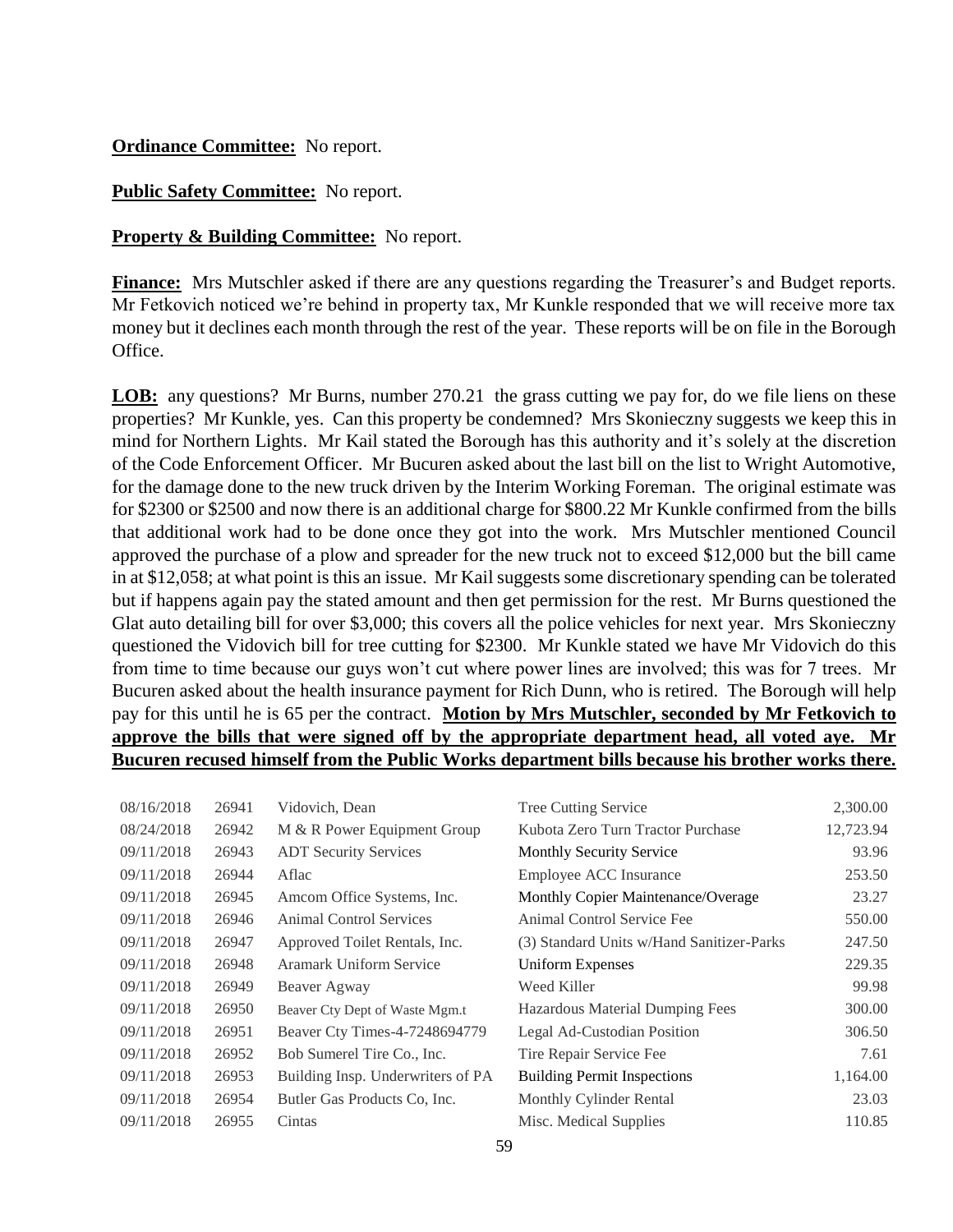| 09/11/2018 | 26956 | Clean Care, Inc.                     | <b>Floor Mat Service</b>              | 98.83     |
|------------|-------|--------------------------------------|---------------------------------------|-----------|
| 09/11/2018 | 26957 | Columbia Gas                         | Monthly Gas Service                   | 797.00    |
| 09/11/2018 | 26958 | Comcast 0029740                      | Monthly Internet/Phone Service        | 619.36    |
| 09/11/2018 | 26959 | Comcast 0029955                      | Monthly Internet/Phone Service        | 105.75    |
| 09/11/2018 | 26960 | Coverall North America, Inc.         | Monthly Cleaning Services             | 739.00    |
| 09/11/2018 | 26961 | Covert, James D & Amanda M           | 2016-2017 Real Estate Tax Refund      | 190.52    |
| 09/11/2018 | 26962 | Dunn, Richard                        | Retirement Healthcare Payment         | 800.00    |
| 09/11/2018 | 26963 | Duquesne Light Company               | Monthly Electric Service              | 1,387.68  |
| 09/11/2018 | 26964 | Economy Electric Supply Co.          | Misc. Operating Supplies              | 1,745.98  |
| 09/11/2018 | 26965 | Economy Volunteer Fire Dept.         | 2018 3rd Qtr. EVFD Fire Allocation    | 58,250.00 |
| 09/11/2018 | 26966 | EJ USA, Inc.                         | <b>Bike Grates/Frames</b>             | 6,278.75  |
| 09/11/2018 | 26967 | FNB Commercial Credit Card           | Misc. Purchases                       | 1,421.58  |
| 09/11/2018 | 26968 | Galls LLC                            | <b>Uniform Expenses</b>               | 27.99     |
| 09/11/2018 | 26969 | Glat Auto Detailing                  | Annual Vehicle Detail Service         | 3,375.00  |
| 09/11/2018 | 26970 | H. A. Thomson Co.                    | <b>Public Officials Bonds</b>         | 1,349.00  |
| 09/11/2018 | 26971 | Herb Brittner Radiator Service, Inc. | Vehicle Repair Service                | 150.00    |
| 09/11/2018 | 26972 | Home Depot Credit Services           | Misc. Operating Supplies              | 51.83     |
| 09/11/2018 | 26973 | Hunter Truck Sales & Service, Inc.   | Vehicle Repair Parts/Service          | 389.82    |
| 09/11/2018 | 26974 | Incom Supply of Pittsburgh           | Misc. Operating Supplies              | 143.90    |
| 09/11/2018 | 26975 | J & J Truck Equipment                | Vehicle Repair Parts/Service          | 199.98    |
| 09/11/2018 | 26976 | JC Ehrlich Co., Inc.                 | <b>Pest Control Services</b>          | 137.98    |
| 09/11/2018 | 26977 | Joseph A. Askar Law Offices          | 2018 Solicitor Services & Retainer    | 3,465.00  |
| 09/11/2018 | 26978 | Kunkle, Randy S.                     | Mileage Reimbursement-Mgr.            | 33.79     |
| 09/11/2018 | 26979 | LCA-Lease Corp. of America           | <b>Telephone Leasing</b>              | 209.81    |
| 09/11/2018 | 26980 | M & R Power Equipment Group          | <b>Equipment Repair Parts</b>         | 34.85     |
| 09/11/2018 | 26981 | <b>MDIA</b>                          | <b>Building Permit Inspections</b>    | 60.00     |
| 09/11/2018 | 26982 | MGSoft-Net, Inc.                     | Misc. Email Service                   | 42.50     |
| 09/11/2018 | 26983 | Mitel Cloud Services                 | Monthly Telephone Service             | 279.22    |
| 09/11/2018 | 26984 | MRM Workers' Comp Fund               | Workers Comp Ins. Payment             | 24,406.96 |
| 09/11/2018 | 26985 | Murphy Tractor-Powerplan             | <b>Equipment Repair Parts</b>         | 70.04     |
| 09/11/2018 | 26986 | Murphy, Colleen A.                   | 2013-2017 Real Estate Tax Refunds     | 1,204.18  |
| 09/11/2018 | 26987 | Nelko, Margie                        | 2018 PAMA Conference Expenses         | 497.22    |
| 09/11/2018 | 26988 | Occidental Life Ins. Co of NC        | Employee Paid Life Insurance          | 27.82     |
| 09/11/2018 | 26989 | PA DEP                               | 2018-2019 Diesel Fuel Tank Permit     | 50.00     |
| 09/11/2018 | 26990 | Petroleum Technical Services, LLC    | Diesel Fuel System Operating Training | 216.00    |
| 09/11/2018 | 26991 | <b>PGH Networks</b>                  | Telephone Maintenance                 | 99.00     |
| 09/11/2018 | 26992 | R & S Enterprises Printing, Inc.     | 60th Anniversary Banners              | 252.80    |
| 09/11/2018 | 26993 | Reed Oil Company                     | Diesel Fuel                           | 1,300.11  |
| 09/11/2018 | 26994 | Reliance Standard Life Insurance     | Group Life Insurance Coverage         | 330.00    |
| 09/11/2018 | 26995 | <b>Reserve Account-Pitney Bowes</b>  | Replenish Postage Meter Funds         | 500.00    |
| 09/11/2018 | 26996 | Russell Standard Corp.               | Cold Patch                            | 647.79    |
| 09/11/2018 | 26997 | S & D Calibration Services, Inc.     | Acutrak, Enrad-Vascar Certs.          | 228.00    |
| 09/11/2018 | 26998 | Shoup Engineering Inc.               | <b>Engineering Services</b>           | 980.00    |
| 09/11/2018 | 26999 | Smitty's Service.                    | Vehicle Parts/Maint. Services         | 588.51    |
| 09/11/2018 | 27000 | <b>Sprint Communications</b>         | Mthly Cellphone Service               | 179.94    |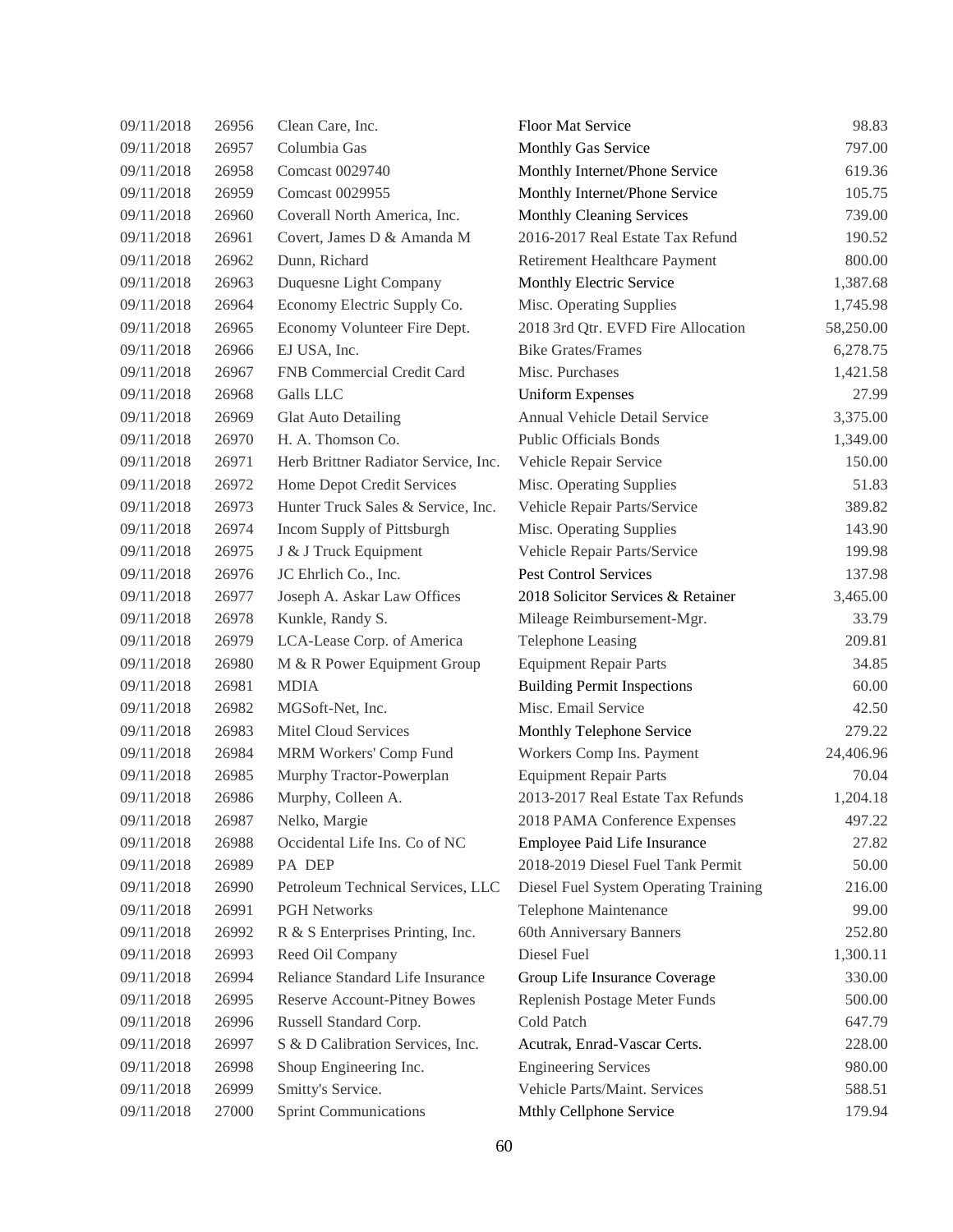| 09/11/2018 | 27001 | Stephenson Equipment, Inc.                | F250 Snowplow/Salt Spreader                 | 12,058.00  |
|------------|-------|-------------------------------------------|---------------------------------------------|------------|
| 09/11/2018 | 27002 | <b>SunSetz Lawncare</b>                   | 2018 Contracted Lawn Maint. Service         | 480.00     |
| 09/11/2018 | 27003 | Teamsters Local Union 250                 | <b>Union Dues</b>                           | 292.00     |
| 09/11/2018 | 27004 | Thomas, John C.                           | Mileage Reimbursement-CEO                   | 86.66      |
| 09/11/2018 | 27005 | TransAxle LLC                             | <b>Equipment Repair Parts</b>               | 1,104.95   |
| 09/11/2018 | 27006 | Tri-State Hose & Supply Company           | <b>Equipment Repair Parts</b>               | 266.84     |
| 09/11/2018 | 27007 | Valley Waste Service, LLC                 | Dumpster Removal-Parks/Refuse Stickers      | 680.00     |
| 09/11/2018 | 27008 | Vector Security, Inc.                     | Purchase/Install Dumpster Site Video Camera | 1,664.00   |
| 09/11/2018 | 27009 | Verizon Wireless-542192420                | Monthly Wireless Telephone Service          | 576.13     |
| 09/11/2018 | 27010 | <b>Veterans Service Center</b>            | 2018 Veterans Center Allocation             | 500.00     |
| 09/11/2018 | 27011 | <b>Vi-HAUS</b>                            | Monthly Hosting Agreement Fees              | 875.50     |
| 09/11/2018 | 27012 | W. PA Teamsters - COBRA                   | Monthly COBRA Health Insurance              | 895.74     |
| 09/11/2018 | 27013 | W. PA Teamsters Emp Welfare Fund          | Monthly Health Insurance                    | 23,618.70  |
| 09/11/2018 | 27014 | Wells Fargo RE Tax Service                | 2018 Real Estate Tax Refund                 | 345.17     |
| 09/11/2018 | 27015 | West Central Equipment, LLC               | <b>Equipment Repair Parts</b>               | 417.53     |
| 09/11/2018 | 27016 | Wex Bank-Sunoco                           | Monthly Gasoline Usage                      | 3,033.68   |
| 09/11/2018 | 27017 | Wright Automotive Group                   | F250 Hood Damage Repairs                    | 3,187.53   |
| 09/11/2018 | 27018 | Hanson Aggregates BMC, Inc.               | Asphalt                                     | 1,285.36   |
| 09/11/2018 | 27019 | PA One Call System, Inc.                  | PA One Call Services                        | 61.40      |
| 09/11/2018 | 27020 | Reed Oil Company                          | Diesel Fuel                                 | 222.32     |
| 09/11/2018 | 27021 | SunSetz Lawncare                          | 2018 Contracted Lawn Maint. Service         | 380.00     |
| 09/11/2018 | 27022 | <b>SWIF-State Worker's Insurance Fund</b> | Worker's Comp Insurance Payment             | 6,268.00   |
|            |       |                                           |                                             | 190,696.49 |

#### Highway Aid Fund

| 09/11/2018 | - 147 | Duquesne Light Company | Electric Service-Street Lights/Traffic Signals | 1,404.99 |
|------------|-------|------------------------|------------------------------------------------|----------|
|            |       |                        |                                                | 1.404.99 |

**Mayor:** the July and August police reports are on file in the Borough Office. Mayor Borato received a very nice, bound statement from Senator Vogel and the Pennsylvania Senate regarding the Borough's 60<sup>th</sup> anniversary. Mayor Borato reported the Mindhunter filming went very well, Mr Fetkovich reported the same. Regarding Northern Lights Shopping Center Mayor Borato will establish target dates, that if they're not met we will take enforcement action and will try to find ways to help them re-develop. Also reported, is the Chief's vehicle is 9 years old, paint is peeling, seats wearing through and has over 50,000 miles. A new Ford Expedition will cost \$43,890 without add-ons. A Chevrolet Tahoe will cost \$37,894, \$43,994 with all add ons; \$45000 is budgeted for this, if it is ordered in the next week it will be here by December. Various pros and cons of buying a new police vehicle were discussed with no action taken.

#### **Solicitor:**

**Fire Hydrant Agreement:** Mr Kail is waiting to hear back from Mr Thomas to find out if he heard anything from the Water Authority.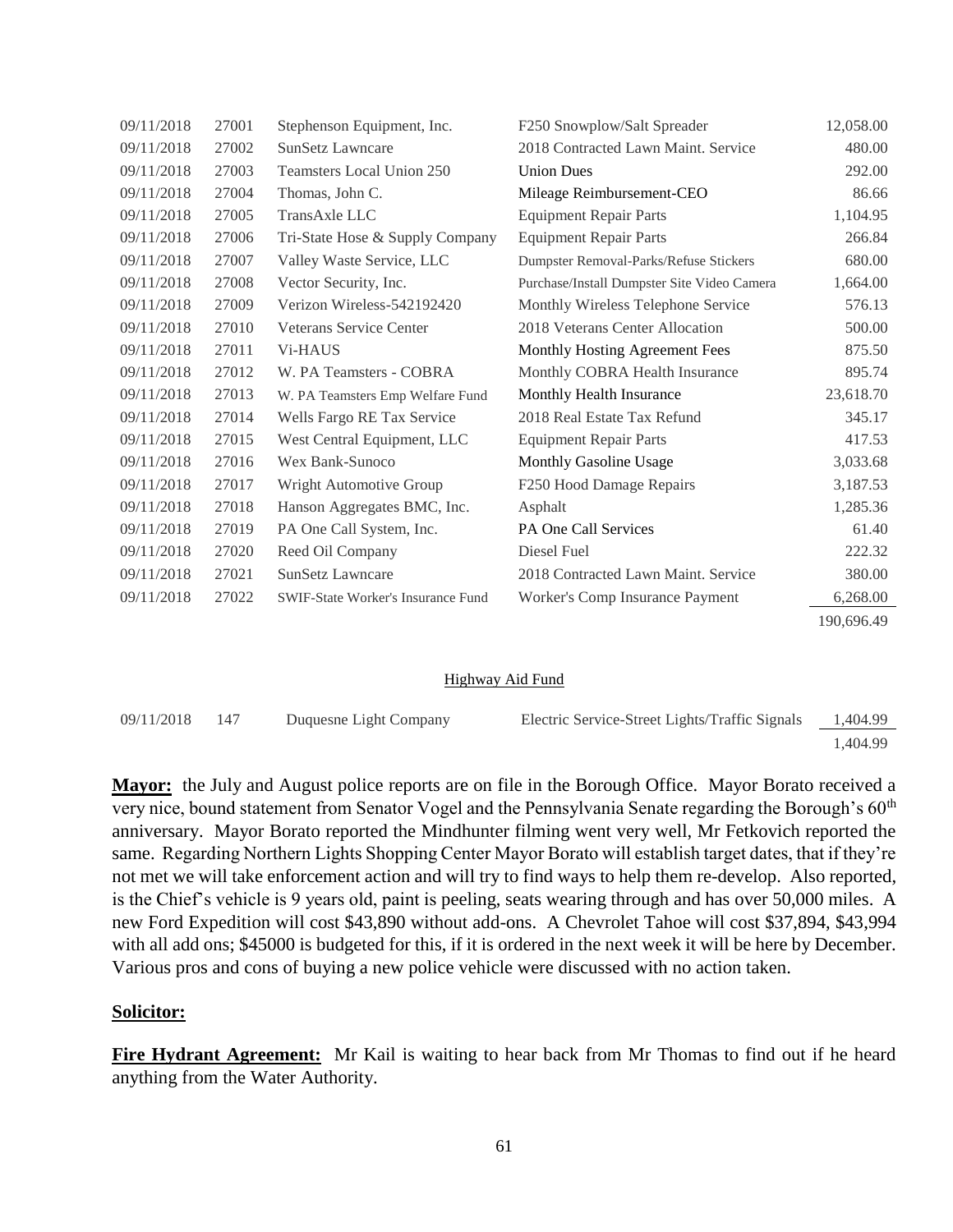**Heart & Lung Policy:** Mr Kail is setting up a meeting with the Bargaining Unit. At the last meeting Council considered sending this to the Personnel Committee. Still waiting to hear back from Mr Westrom regarding the objectives of that committee.

**Fingerprint Time Clock:** not discussed

**Personnel Handbook:** not discussed

**Cortright Condemnation:** not discussed

**Engineer:**

.

**Ridgewood Drainage Project:** The contractor plans to start next week.

**DQL Power Pole Request – Westview Water Treatment Plant:** Mr Shoup has not heard from them for over a month. Mr Kail was told they are taking a different route.

**Green Forest Drive Drainage Project:** Because of the depth, 10', and the width of the opening 8 or 10 feet, the contractor wants to close the road for 2 days. Council will have to decide on this option.

**Stange Road/Paul Street Drainage:** The trees Council agreed to have cut down should take place next week.

**Paving:** is scheduled to begin next week.

### **Old Business:**

**Non – Organized Employee Pay:** no comment.

**Personnel Committee objectives:** Mr Westrom will present what Council provided to him.

**Security Cameras:** Discussion regarding the two options provided by MP Security Solution took place. **Motion by Mrs Mutschler, seconded by Mr Bucuren, to purchase the High Definition option for \$6,208.08**

**Custodian Appointment:** An ad was placed on CareerLink as instructed.

**Excess Police Tires:** Still waiting to hear back from Ambridge Tire.

### **New Business:**

**Cortright Demolition:** Mr. Kail asked if this is ready to go out for bid. **Motion by Mr Fetkovich, seconded by Mr Burns, all voted aye to advertise the demolition of the Cortright property, all voted aye.**